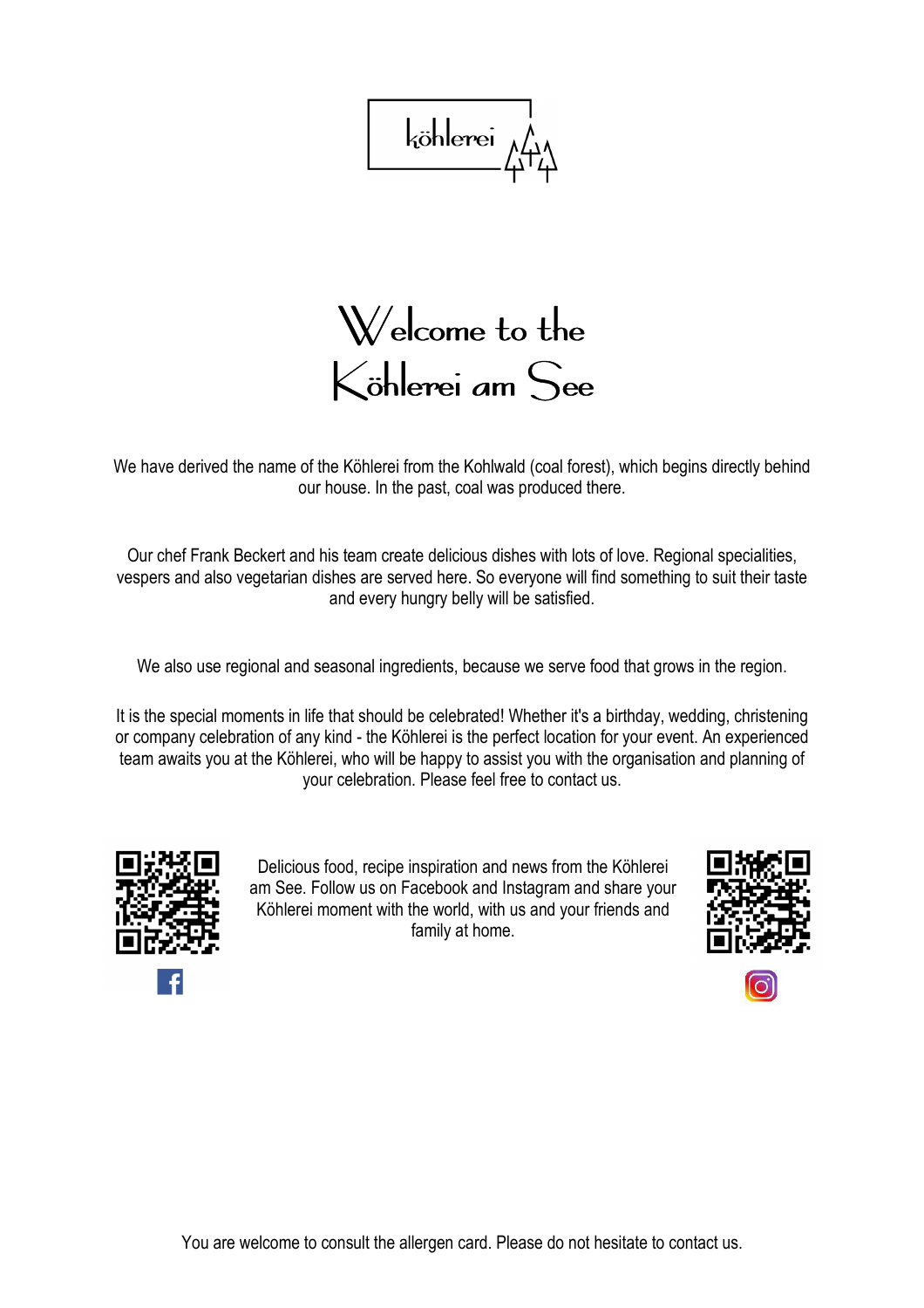



|                                                                                    | €  |
|------------------------------------------------------------------------------------|----|
| Beef bouillon / dumplings / "flädle" / herbs                                       | 8  |
| Wild mushroom soup / garlic crackers / herbs $1$                                   | 8  |
| <b>Black Forest « Gazpacho » / cold vegetable soup / bread</b>                     | -9 |
| Seasonal mixed salad / house dressing / garlic crackers <sup>1</sup>               | 8  |
| With our starters and soups we recommend<br>a basket of homemade bread with butter | 4  |



|                                                                                    | €               |
|------------------------------------------------------------------------------------|-----------------|
| <b>Sausage salad</b> 4/ with or without cheese<br>with bread / butter 1            | 12 <sup>°</sup> |
| or<br>with fried potatoes                                                          | 16              |
| 3 kind of grainy cream cheese (cumin, paprika, leek) / pan fried potatoes / onions | 16              |
| Goulash soup / homemade bread                                                      | 14              |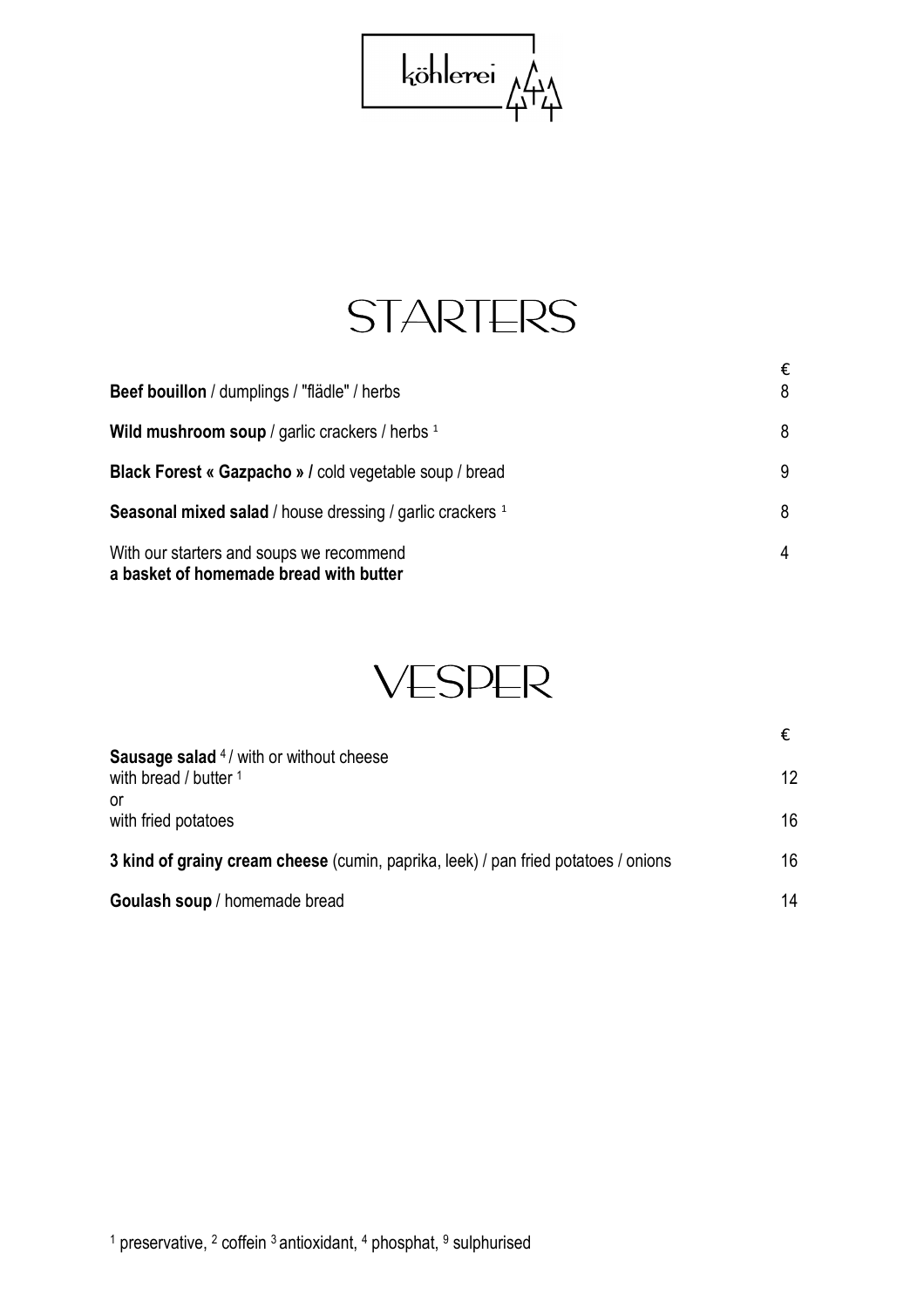

## VEGETARIAN

| Risotto / wild mushroom / parmesan cheese /                                        | 17  |
|------------------------------------------------------------------------------------|-----|
| Gratinated vegetables "Parmigiana" / eggplant / tomato / mozzarella cheese / basil | 18  |
| <b>Seasonal salad with baked cheese / dressing / croutons</b>                      | 18. |

### FISH

| <b>Herring</b> (served cold) / cream / onion / apple / steamed potatoes  | €<br>22 |
|--------------------------------------------------------------------------|---------|
| Fried trout filet / almond butter / spinach / potato and root vegetables | 26      |
| <b>Salad with trout filet / dressing / croutons</b>                      | 22      |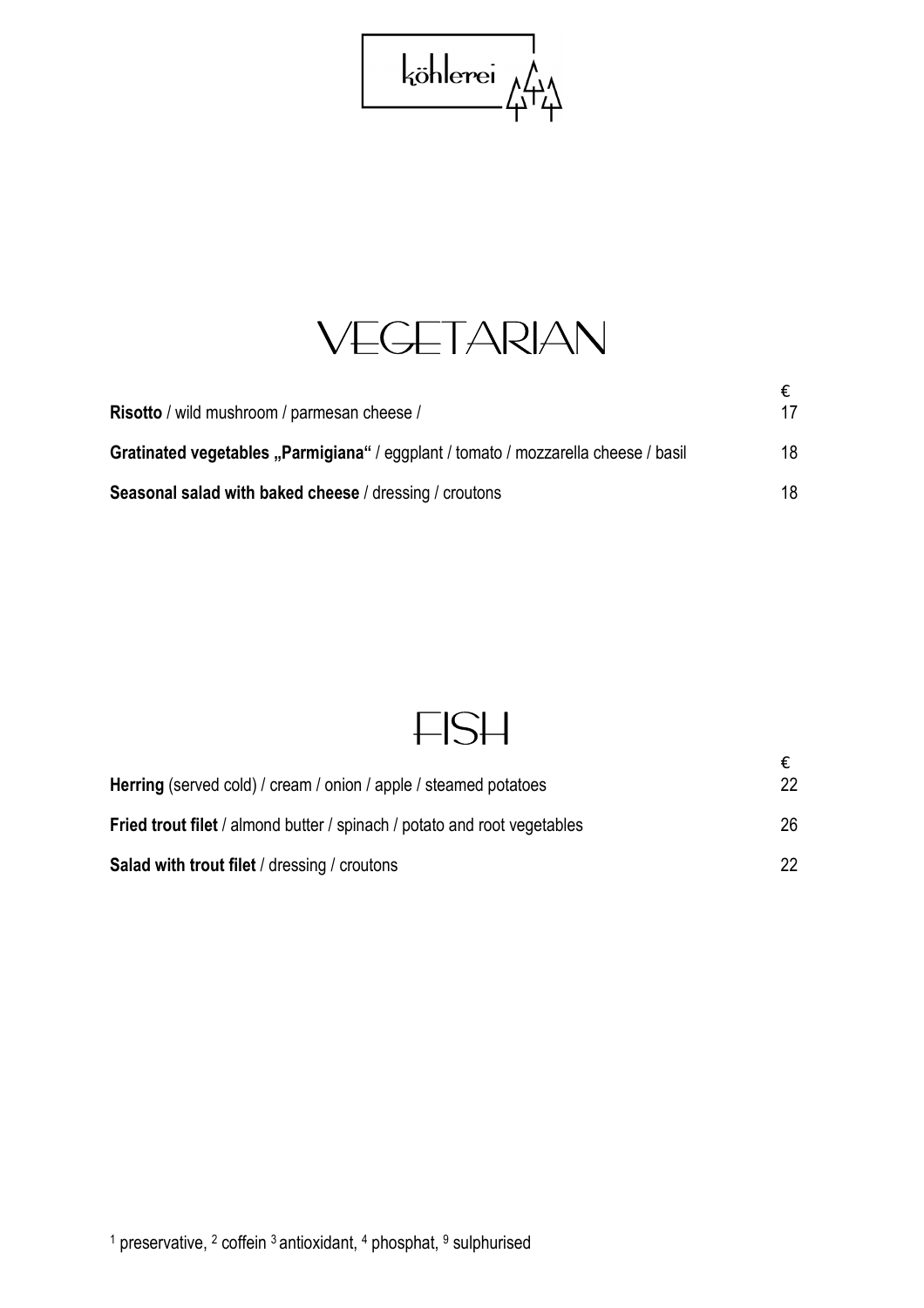

MEAT

| <b>Venisson ragout</b> / fried wild mushrooms / dark sauce / spaetzle noodles                | €<br>24 |
|----------------------------------------------------------------------------------------------|---------|
| Rump steak (250gr) from nature park beef / bearnaise /<br>roasted vegetables / french fries  | 28      |
| <b>Schnitzel of yeal</b> / french fries / cranberries <sup>1</sup>                           | 28      |
| <b>Pork steak</b> / pork loin / wild mushrooms / gravy sauce / Spaetzle noodles <sup>1</sup> | 19      |
| Rolled chicken breast / Arborio risotto / tomato-basil / parmesan & mountain cheese          | 24      |



**Beef boullion**  dumplings / cut pancake / herbs

**Venisson regout**  fried wild mushrooms / dark sauce / spaetzle noodles

**Chocolate & Ice cream**  Vanillaice, chocolatemilk, whipped cream

**31,00 €** 

**Mixed salad**  Dressing / garlic crackers

**Gratinated Vegetables**  eggplant / tomato / basil / mozzarella chesse

**Two kind of sorbet**  Mango-passionfruit / lemon

**26,00 €** 

**32,00 €** 

**Yogurt & Nougat**  ice cream from our own production

**Wild mushroom soup**  garlic crackers / herbs

**Fried trout fillet**  almond butter / spinach potato and root vegetables

Feel free to change dishes from the individual menus. Please note that this will result into price changes.

<sup>1</sup> preservative, <sup>2</sup> coffein <sup>3</sup> antioxidant, <sup>4</sup> phosphat, <sup>9</sup> sulphurised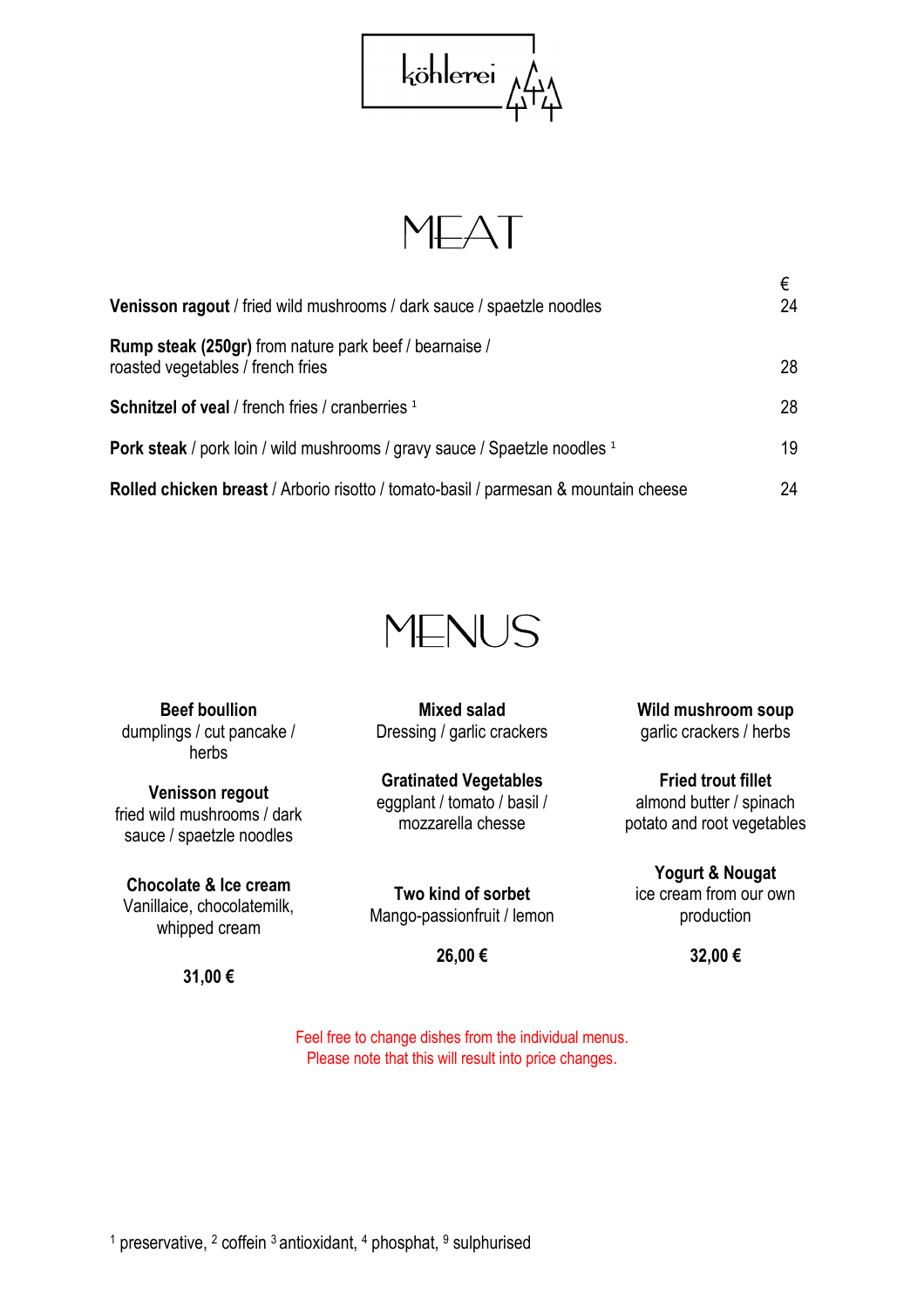

# KIDS' DISHES

| Homemade spaetzle / gravy sauce                           |    |
|-----------------------------------------------------------|----|
| <b>French Fries / ketchup or mayonnaise</b> <sup>1</sup>  |    |
| Children's cheese spaetzle                                |    |
| <b>Children's schnitzel</b> with french fries or spaetzle | 15 |



| A scoop of mango or lemon sorbet with sparkling wine                                                                                      |                                             | €<br>7                    |
|-------------------------------------------------------------------------------------------------------------------------------------------|---------------------------------------------|---------------------------|
| $l$ ced coffee $2$                                                                                                                        |                                             | 6                         |
| Iced chocolate                                                                                                                            |                                             | 6                         |
| Ice cream from our own production<br>Mango-passionfruit sorbet<br>$\blacksquare$<br>Lemon sorbet<br>Nougat ice cream<br>Vanilla ice cream | 1 scoop<br>2 scoops<br>3 scoops<br>4 scoops | 3,50<br>5<br>6,50<br>7,50 |
| White chocolate ice cream<br>$\overline{\phantom{a}}$<br>Yoghurt ice cream                                                                |                                             |                           |
| Portion of whipped cream                                                                                                                  |                                             | 1                         |
| A piece of cake (as displayed)                                                                                                            |                                             | $4,00 - 5,50$             |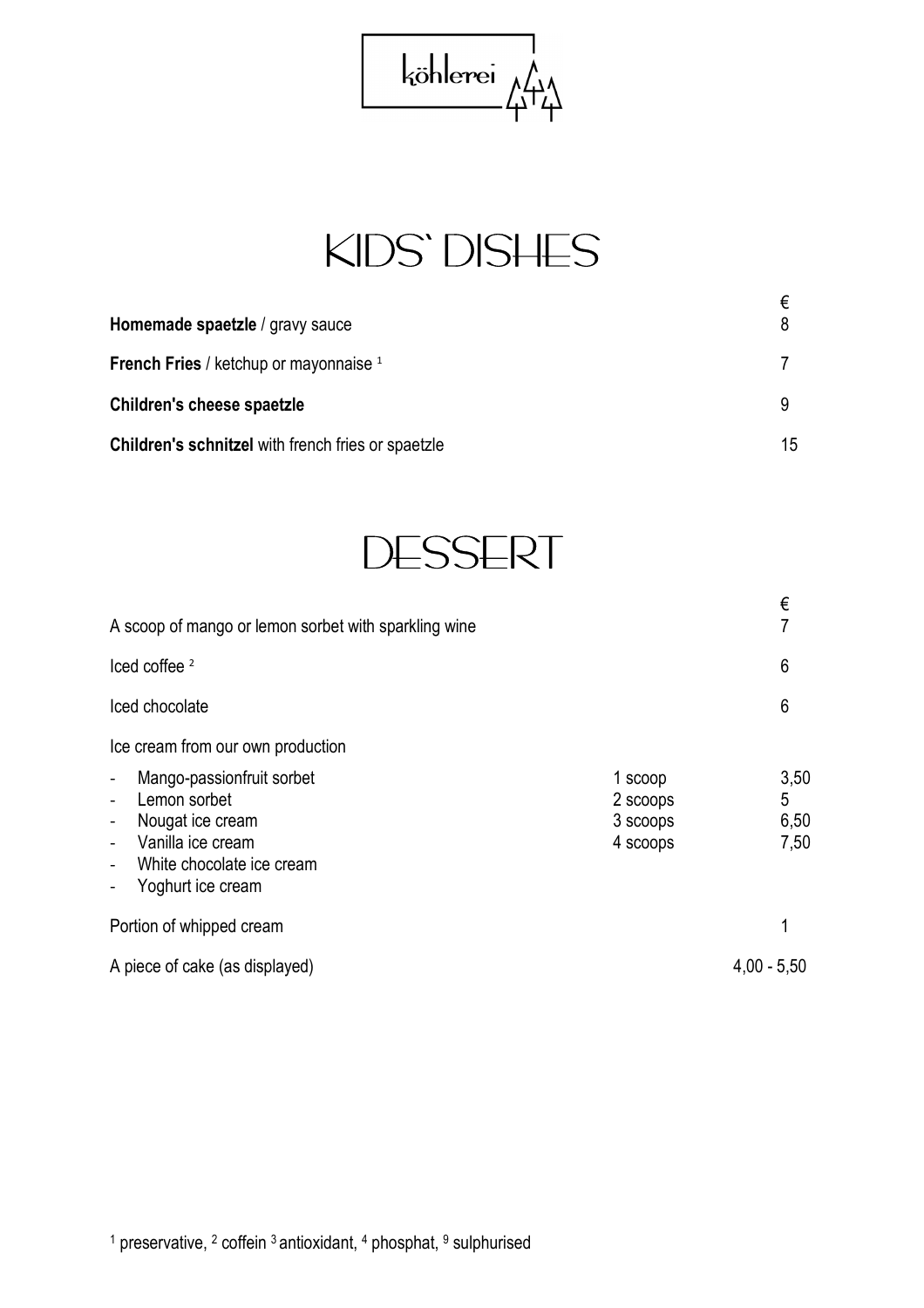

#### NON-ALCOHOLIC **DRINKS**

#### **Feldberg Water** €  $0,21$  2,00<br>0.5 l 3.80  $0,5$  l<br> $1,0$  l 4,50 **Coke** <sup>2</sup>  **/ Coke Zero** <sup>2</sup>  **/ Fanta / Lemonade / Spezi / Ice Tea**  0,2 l 3,80<br>0.5 l 5.80  $0.51$ **Juice** (black currant, apple, rhubarb)<br>0.2l 3.80 0,2l 3,80<br>0.5l 6.50 0,5l 6,50 **Juice spritzer**   $\overline{0,2}$ l 3,20 0,5l 5,80 **Elderflower syrup**  0,2l 3,20 0,5l 5,80 **Tonic Water**  bottle 4,00

| €    |
|------|
| 6,50 |
| 3,90 |
| 2,50 |
| 5,00 |
| 3,50 |
| 3,50 |
| 4,50 |
| 4,80 |
| 4,50 |
| 4,50 |
| 3,90 |
| 4,90 |
| 4,90 |
| 8,50 |
|      |

HOT DRINKS

#### BEER

| Brewery Rogg Bio-Landbier /<br>Bio-Radler                 |              |
|-----------------------------------------------------------|--------------|
| 0.3I bottle                                               | 3,80         |
| Rothaus Pils or shandy<br>0,3I draft<br>0.5I draft        | 3,80<br>5,90 |
| Fürstenberg Wheat beer<br>0,3I draft<br>0.5I draft        | 3,90<br>5,90 |
| <b>Alcohol-free Paulaner</b><br>Wheat beer<br>0.5I bottle | 5,90         |
| <b>Alcohol-free Rothaus Pils</b><br>0.3I bottle           | 3,90         |

APERITIVE

| Hugo / Aperol Spritz<br>0.251                                          | 7,50 |
|------------------------------------------------------------------------|------|
| Campari Soda<br>0.251                                                  | 6.50 |
| Campari Orange<br>0.251                                                | 7,50 |
| <b>Sparkling wine from Baden</b><br>0.101                              | 6.20 |
| <b>Bottle Sparkling Wine</b><br>0.75                                   | 32   |
| Sparkling wine with peach liqueur /<br>elderberry syrup / cassis syrup |      |
| 0.101                                                                  | 6.80 |